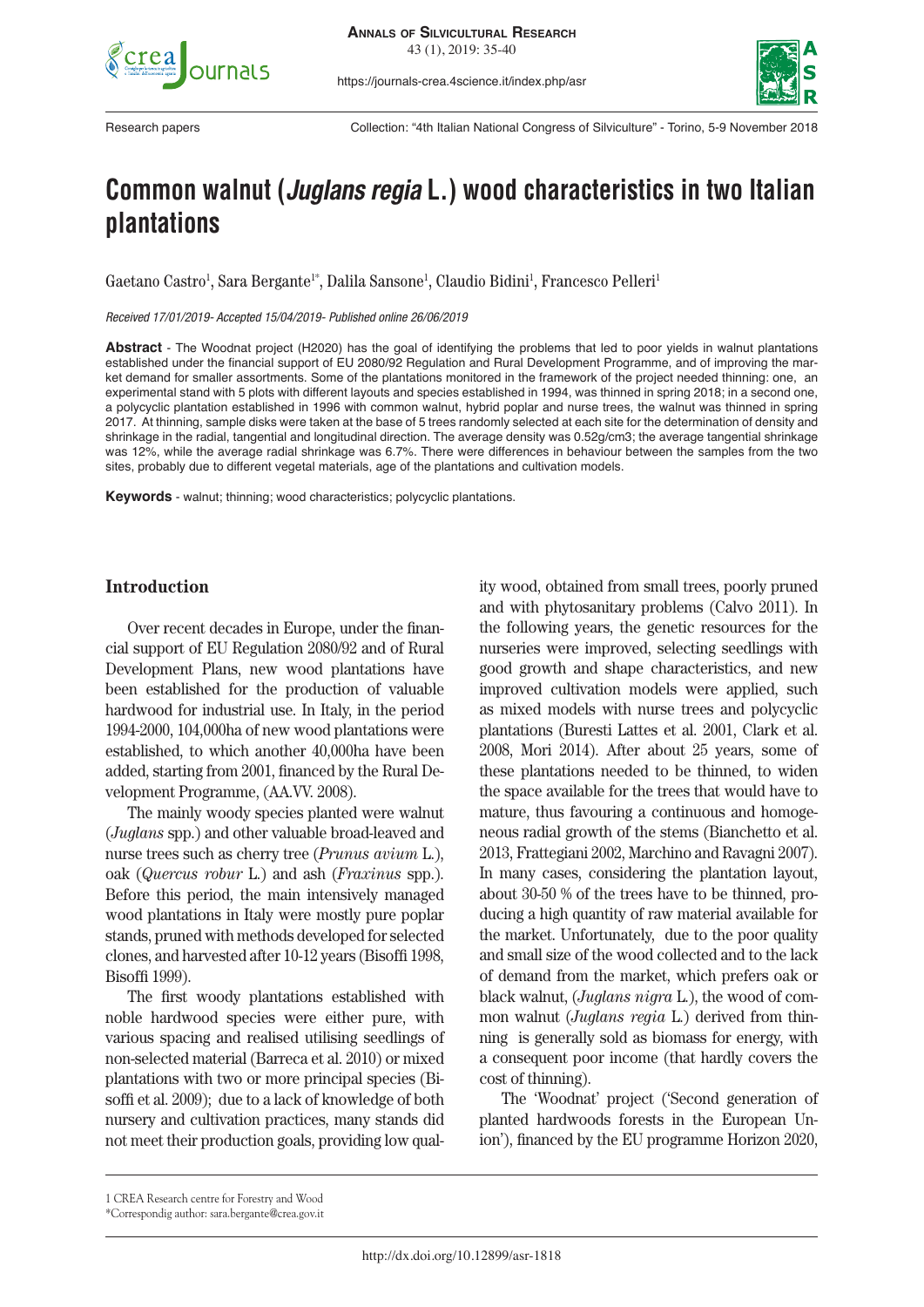

**Figure 1 -** Stand A (on the left) and stand B (on the right).

has the goal of evaluating the problems of walnut cultivations that led to such poor yields, and of improving the market demand also for the smaller assortments, making them suitable and interesting at industrial level (on-line: https://www.woodnat. eu). As a first step, knowledge of the characteristics of the wood of common walnut resulting from thinning operations in the plantations described above can help the search for new possible uses and for innovative products, also in the design sector (Cremonini and Zanuttini 2009). The project made it possible to collect some samples of walnut wood derived from the thinning of a pure and a mixed plantation considered in the project, and to determine some of its characteristics. These data, useful for the evaluation of wood suitability for industrial purposes, are described in this paper.

## **Materials and methods**

Some of the plantations monitored within the project needed to be thinned in spring 2018 to maintain a constant and balanced diametric growth; two of these, managed and monitored by the Italian association for environmental and economic sustainable wood production (AALSEA - https://www. aalsea.it/), showed good growth and quality results: one (plantation A), established in 1992, is an experimental stand with 5 plots with different layouts and species; the first plot is cultivated with pure common walnut (*Juglans regia* L*.*) with a regular initial spacing of  $8 \times 8$ m; weed control was performed during the first 10 years, and pruning was concluded at the  $4<sup>th</sup>$  year, cleaning the stems up to about 3.5m. This plantation was thinned in spring 2018, felling about 45% of total trees, on the basis of a method of selective thinning. The other stand (plantation B)



**Figure 2 -** Two examples of the walnut disks obtained from stands and utilized for measurements.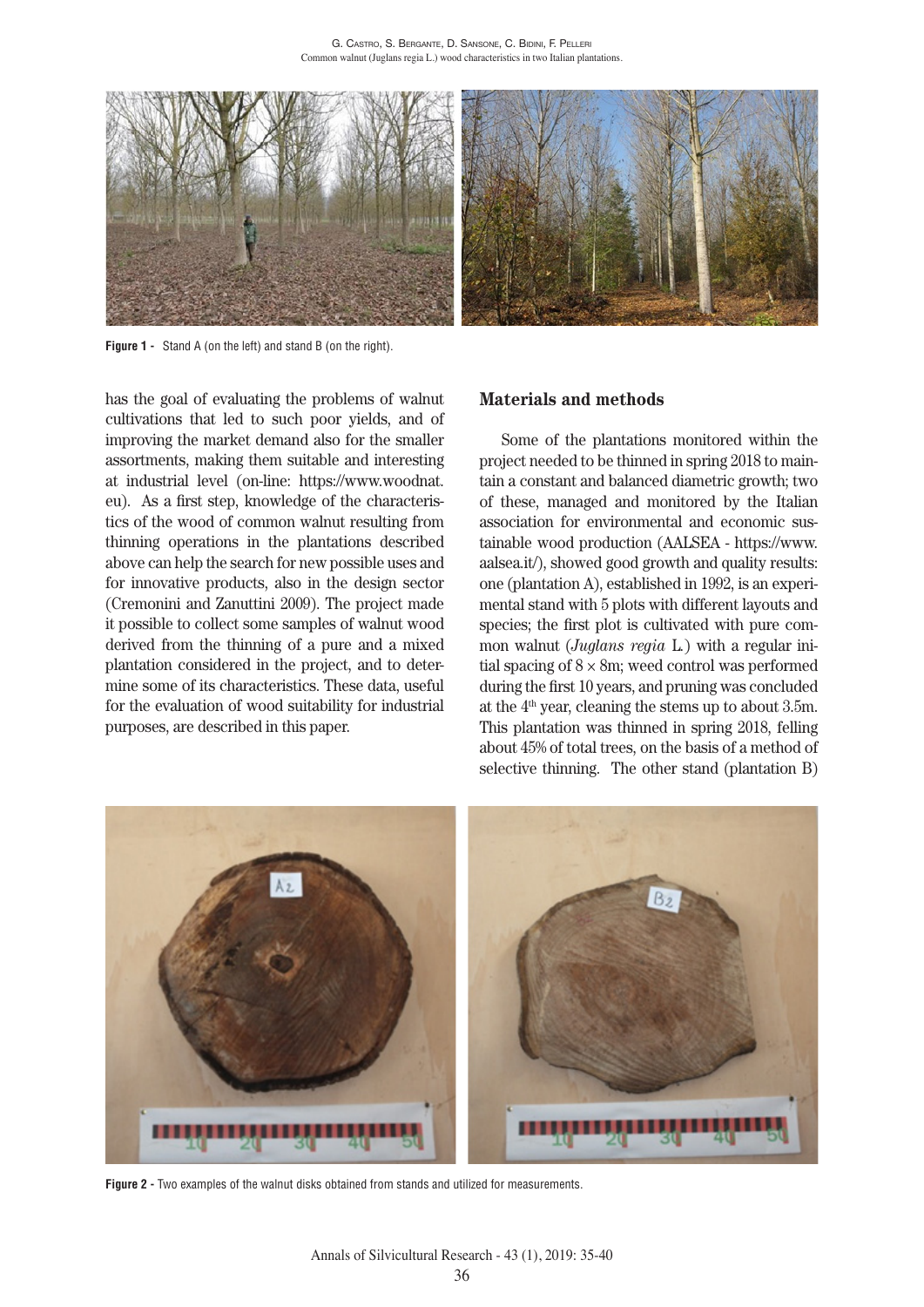

**Figure 3 -** Hardness tests position: 'on ring limit' and 'in the middle of the ring.

is a polycyclic plantation established in 1996 with common walnut, hybrid poplar (*Populus ×canadensis* L.) and nurse trees, in which poplar trees were harvested in 2007 (Fig. 1). The two plantations are cultivated near Mantua, Italy, in a flood plain of the Oglio river; the area is characterised by deep, siltysandy soils and by sub-continental climate (mean annual temperature 13.6°C, mean annual precipitation 790mm) (Pelleri et al. 2013)

Weed control and pruning operations required less effort, due to the particular layout, so the trees have a clean stem (without branches) up to about 4m; in this case walnut was also thinned, by felling 45 % of the trees on the basis of a selective method. The trees felled were collected and stacked on the farm, waiting to be sold. For each stand, 5 fresh trunks were randomly selected and a sample disk was taken from the base of each first log. All disks were 5cm thick (Fig. 2), with bark; they were protected with plastic film, to avoid further loss of water, and transferred to the laboratory for testing.

Each disk was photographed for a visual evaluation of size, shape and possible presence and size of heartwood. Then, 2 sapwood test pieces with dimensions  $50 \times 50 \times 50$  mm were taken from each disk. All the pieces obtained were immediately

measured to obtain data on the fresh wood; measurements were then repeated after kiln drying at 103  $\pm$  5°C until constant mass; the following parameters were obtained:

Fresh wood density  $(g/cm<sup>3</sup>)$ , derived from the ratio between wet weight  $(g)$  and volume  $(cm<sup>3</sup>)$  measurements;

Total linear shrinkage in the main anatomical directions (radial, tangential and longitudinal), derived from dimensional measurements before and after drying;

Initial water content, from weighing at the fresh state and after kiln drying at  $103 \pm 5^{\circ}$ C.

All tests were carried out in conformity with the reference standard (ISO 13061-1/2:2014). Density is one of the most important wood characteristics, as it allows one to predict a greater number of other properties (Zobel and Talbert 1984, Bowyer and Smith 1998); closely related to it, such as strength, dimensional stability, ability to retain paint and fibre yield (Wani et al. 2014). The density values obtained were correlated to the shrinkage values in order to evaluate the correlation degree.

The test pieces were then analysed in relation to hardness, following the protocol for Brinell Test (UNI EN 1534:2011). Due to the large width of rings, it was possible to run tests separately for both the limit of the ring and in the middle of the rings, to

**Table 1 -** Average, standard error and ANOVA test of wood basal density and shrinkage values in the three anatomical directions of the test pieces of the two plantations.

| <b>Site</b> | <b>Density</b><br>g/cm3<br>ste | Shrinkage     |               |               |
|-------------|--------------------------------|---------------|---------------|---------------|
|             |                                | Tang %<br>ste | Rad %<br>ste  | Long %<br>ste |
| A           | 0.506<br>±0.03                 | 11.11<br>±1.8 | 6.41<br>±1.13 | 0.51<br>±0.84 |
| B           | 0.532<br>±0.01                 | 13.48<br>±2.8 | 7.18<br>±1.61 | 0.54<br>±0.27 |
| Average     | 0.519                          | 12.243        | 6.781         | 0.746         |
| P:          |                                | $0.028**$     | $0.036**$     | $0.022**$     |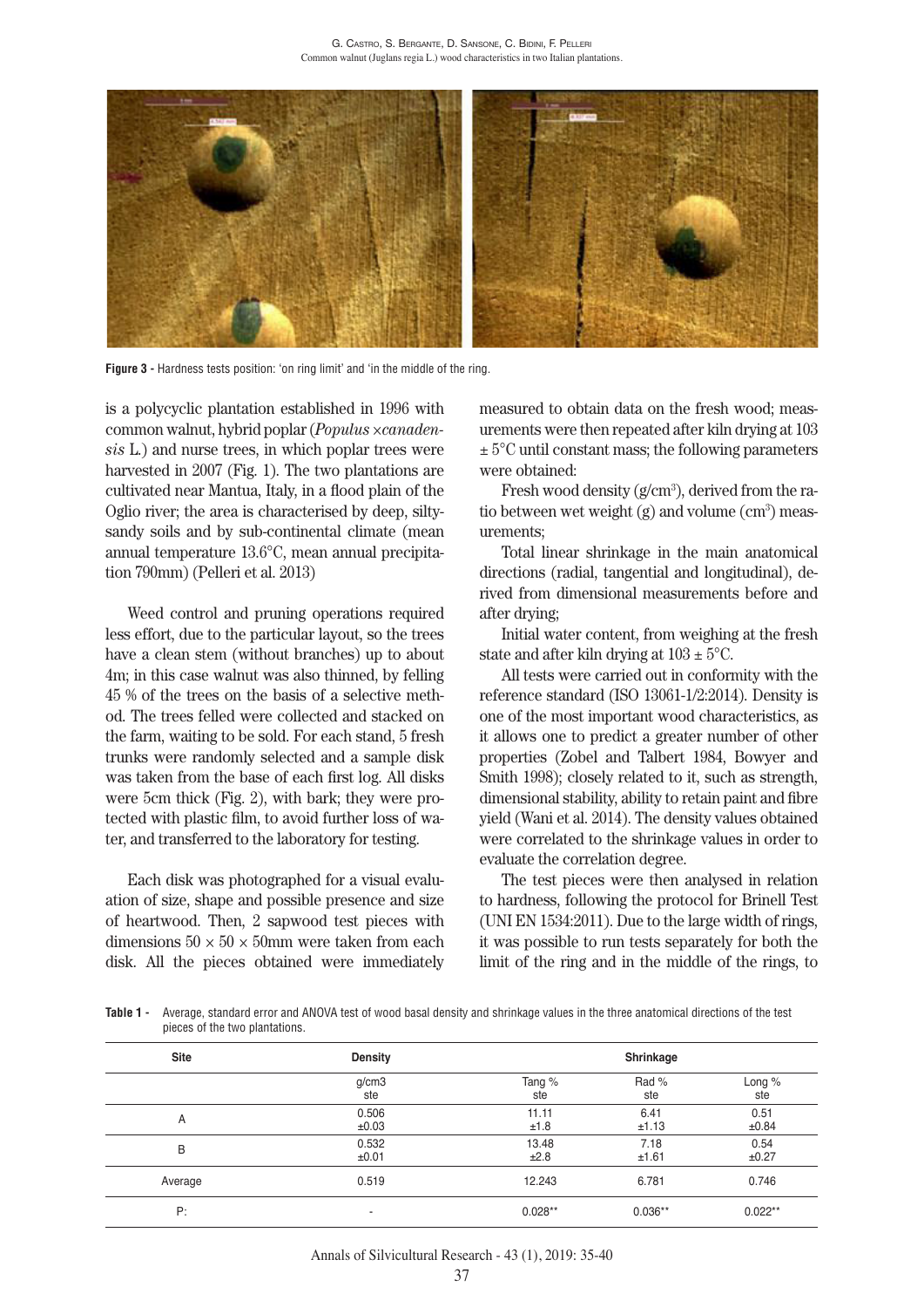

**Figure 4 -** Analysis of correlation with R package 'Corrgram'. In blue positive correlation, in red negative correlation. Pearson coefficients indicated on the right.

evaluate differences between them (Fig. 3). Finally, a radial sample containing the whole diameter was also taken from each disk, to assess the annual growth of the tree by measuring the rings.

The data were processed with R-package (R Core Team 2015).

#### **Results and discussion**

The trees felled had a diameter at breast height (DBH) of between 31cm and 48cm in plantation A and between 22cm and 41cm in plantation B. The disks taken at the base of the trees had an irregular shape, mainly caused by radical buttresses, with a diameter varying from 40 to 50cm; 4 disks had a small heartwood (in terms of wood tissues with darker colour) and in only 2 cases it was sufficiently extended to obtain 1-2 test pieces. This was probably due to the young age and relatively small diameters of the trees in both plantations. The felled walnuts showed diametric dimensions very close to the minimum required by the wood industry market (veneers) but the lack of heartwood makes them almost unusable. Nevertheless, the trees thinned out were sold to a sawmill and not for bio-energy pro-



**Figure 5 -** Growth curves; average for each stand obtained from the measurements of the disks sampled.

duction.

The average percentage of sapwood humidity was 75.4% in plantation A and 62.4% in plantation B; this difference, not statistically significant, could be due to the different genetic material (not deriving from a dedicated selection), to the age of the trees and to the site environmental conditions. The sapwood basal density was, on average, 0.506g/cm3 in plantation A, and  $0.532$ g/cm<sup>3</sup> in plantation B. The difference between the two sites was not statistically significant; the values are lower than those found by Wani (Wani et al. 2014) for common walnut wood derived from 10-13-year-old plantations in Pakistan (between 0.59 and 0.66g/cm<sup>3</sup> based on site sampling), and from results reported by Brunetti (Brunetti et al. 2007) for common walnut samples measured before thermal treatment (between 0.67 and 0.72g/cm3 ) but they are in line with some other research (Ostafi et al. 2016). In a recent study, some authors (Domini et al. 2018) evaluated the density of 12/65 conditioned samples, finding an average value of 584kg/m3 , much lower than our average value  $(892\text{kg/m}^3)$ . The differences between the data obtained in this research (thinning of intensive plantations) and other data reported for the same species, often regarding natural stands, are probably due to the different percentage of juvenile wood. Table 1 shows the shrinkage values in the three directions (Tang= tangential, Rad= radial, Long= longitudinal) for sapwood test pieces. Also in this case our data are, in general, higher than the values reported by Domini et al. and more similar to the average data found in the literature. The Brinell test gives an average hardness of 4.4N/mm<sup>2</sup>; the difference between the woods of the two plantations was statistically significant, while hardly any difference was evident between the two portions of the ring analysed (Tab. 2)

A correlation test was carried out between shrinkage and density; in figure 4, a 'correlogram' with Pearson indexes, produced using R-package, allows us to better understand the relations between these variables. We found high positive correlation (0.57) between density and tangential shrinkage and between tangential and radial shrinkage (0.65). A high negative correlation was found between radial and axial shrinkage.

The observation of the disk rings showed a good and almost regular growth width; differences in behaviour were found between the two plantations, probably due to layout and presence of other species (poplar in plantation B). In plantation A, it is possible to see a decrease of the average annual growth starting from the  $16<sup>th</sup>$  year, probably due to the competition for some growth factors, rather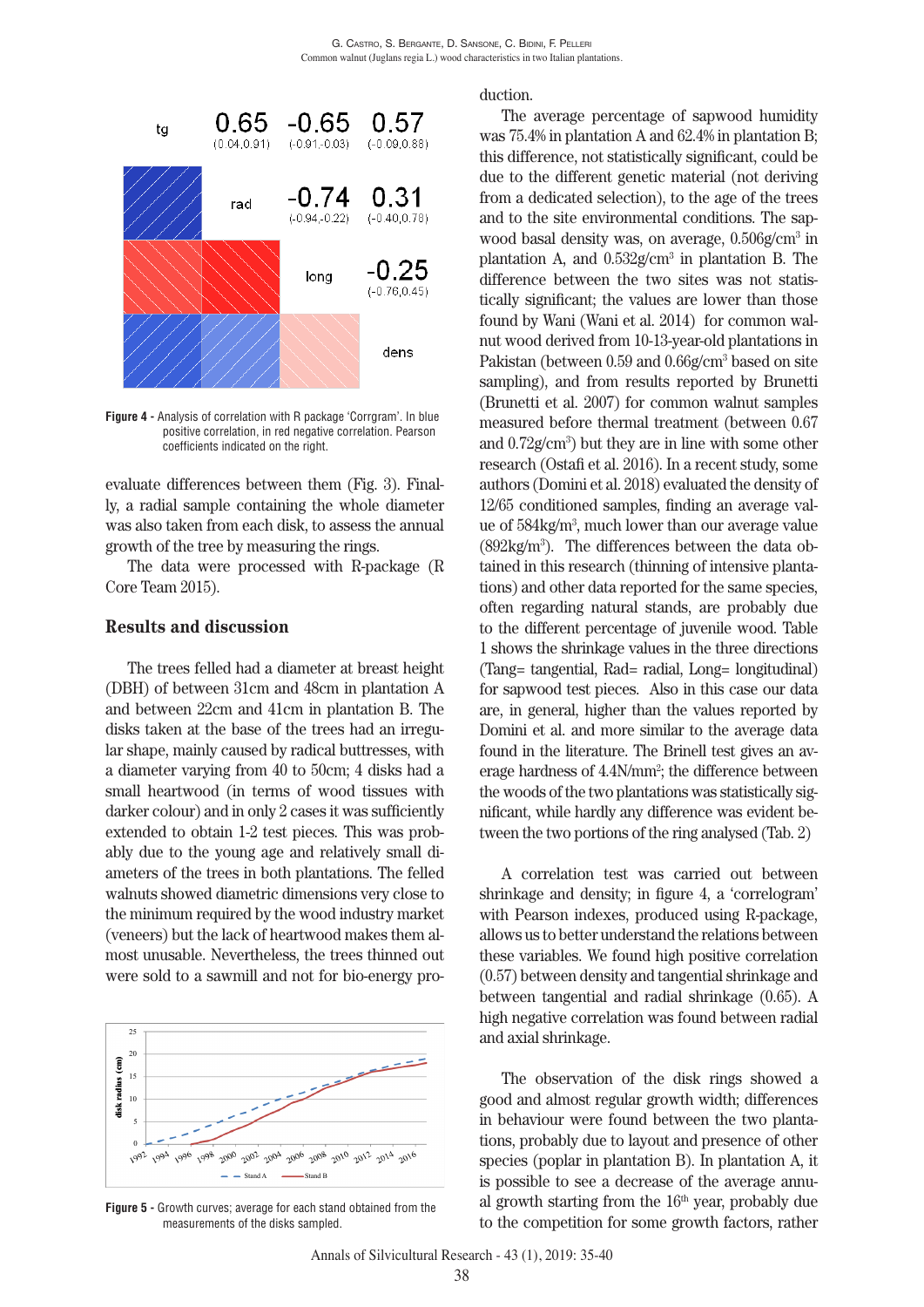**Table 2 -** Average, standard error, and ANOVA test of Brinell values (N/mm2) of sapwood test pieces sorted by plantation and test position.

|                      | Sample                    | Brinell (N/mm <sup>2</sup> ) |
|----------------------|---------------------------|------------------------------|
| <b>Site</b>          | A                         | $4.015 \pm 0.81$             |
|                      | B                         | $4.810 \pm 0.96$             |
| <b>Test position</b> | On ring limit             | $4.475 \pm 1.01$             |
|                      | In the middle of the ring | $4.350 \pm 0.94$             |
| Average              |                           | 4.413                        |
| P:                   |                           |                              |
| Site                 |                           | $0.007**$                    |
| Test position        |                           | 0.6                          |

than to general climate differences. See the graph in Figure 5 shows that the polycyclic plantation (B), planted 4 years later, reached the tree diameters obtained in the pure plantation (A) in 2012. In this year it would probably have been economically advantageous to perform thinning, in order to keep the growth rate constant, which afterwards decreased slightly. In this case, poplar harvesting was done at the right time: only a slight decrease, followed by a quick restart, is barely visible on the red curve. We found an average increase respectively of 1.6cm/ year and 1.3cm/year for the trees investigated.

## **Conclusions**

Radial and tangential shrinkage, as well as hardness, were significantly different in the wood of the two plantations analysed. This cannot be ascribed to one specific factor only, due to the multiple differences between the two plantations: vegetal material (seedlings), site, layout and age. However, given the importance of these technological characteristics for an optimal use of wood at industrial level, the results obtained suggest the need for further studies on the physical-mechanical characteristics of walnut, taken in different conditions, as well on the relationship between the characteristics of wood, environment and cultivation practices. Bachtiar (Bachtiar et al. 2017) underlined the influence of moisture content on elastic properties of wood, while Wani (Wani et al. 2014) measured the wood density variation of common walnut and other species in different sites of India, finding a statistically significant variation, with a *range* from 0.59 to 0.66g/ cm3 for trees of 10-13 years. In a recent study, on a North-Eastern Italian plantation, the authors argued that eventually differences in values, compared with bibliography can be due to the young age of trees obtained from thinning. (Domini et al. 2018)

The observation of rings showed a good and quite regular tree growth, which demonstrates the correctness of the plantation layout, and of the cultivation protocol for both the pure and polycyclic plantation, the latter showing faster growth.

These results, together with the high variability of the data, confirm the need for further investigations, possibly associated with a complete and detailed knowledge of the characteristics of the plantations, the origin of the vegetal material and the agronomical operations carried out.

#### **References**

- AA.VV. 2008 *Progetto WoodAgri: modernizzare la gestione dell'arboricoltura lineare e degli impianti da legno ex-2080*. Quaderni della ricerca 77, febbraio 2008. Regione Lombardia. 60 p.
- Bachtiar E.V., Sanabria S.J., Mitting J.P., Niemx P. 2017 *Moisture-dependent elastic characteristics of walnut and cherry wood by means of mechanical and ultrasonic test incorporating three different ultrasound data evaluation techniques*. Wood Science Technology 51: 47-67.
- Barreca L., Marziliano PA., Menguzzato G., Pelle L., Scuderi A. 2010 – *Interventi di arboricoltura da legno con latifoglie di pregio: risultati a 20 anni dalla piantagione.* Forest@ 7: 268-281 [Online] Available: http://www.sisef. it/forest@/. [2010, December 2].
- Bianchetto E., Vitone A., Bidini C., Pelleri F. 2013 *Effetto di differenti tipologie di consociazione sull'accrescimento e sulla qualità del noce comune (Juglans regia L.) in un impianto di arboricoltura da legno nell'Italia centrale*. Annals of Silvicultural Research 37(1): 38-44.
- Bisoffi S., Cagelli L., Vietto L. 1998 *Risorse genetiche di pioppo per la conservazione e il miglioramento genetico*. Atti Workshop S.I.S.E.F. ' Analisi e conservazione delle risorse genetiche forestali italiane', Roma 14 Dicembre 1998.
- Bisoffi S. 1999 *I cloni di pioppo iscritti al Registro Nazionale dei Cloni Forestali.* Sherwood 43: 25-28.Bisoffi S., Minotta G., Paris P. 2009 - *Indirizzi colturali e valorizzazione delle produzionilegnose fuori foresta.* In: Proceedings III Congresso Nazionale di Selvicoltura. Taormina, Italy, 16–19 October 2008, vol. II. Firenze, Italy. Accademia Italiana di Scienze Forestali 2009: 729–736.
- Bowyer J.L., Smith R.L. 1998 *The nature of wood and wood products*. CD-ROM, University of Minnesota, Forest Products Management Development Institute, St. Paul, Minnesota USA.
- Brunetti M., Cremonini C., Crivellaro A., Feci E., Palanti S., Pizzo. B, Santoni. I, Zanuttini R. 2007 - *Thermal treatment of hardwood species from Italian plantations: prelimi-*